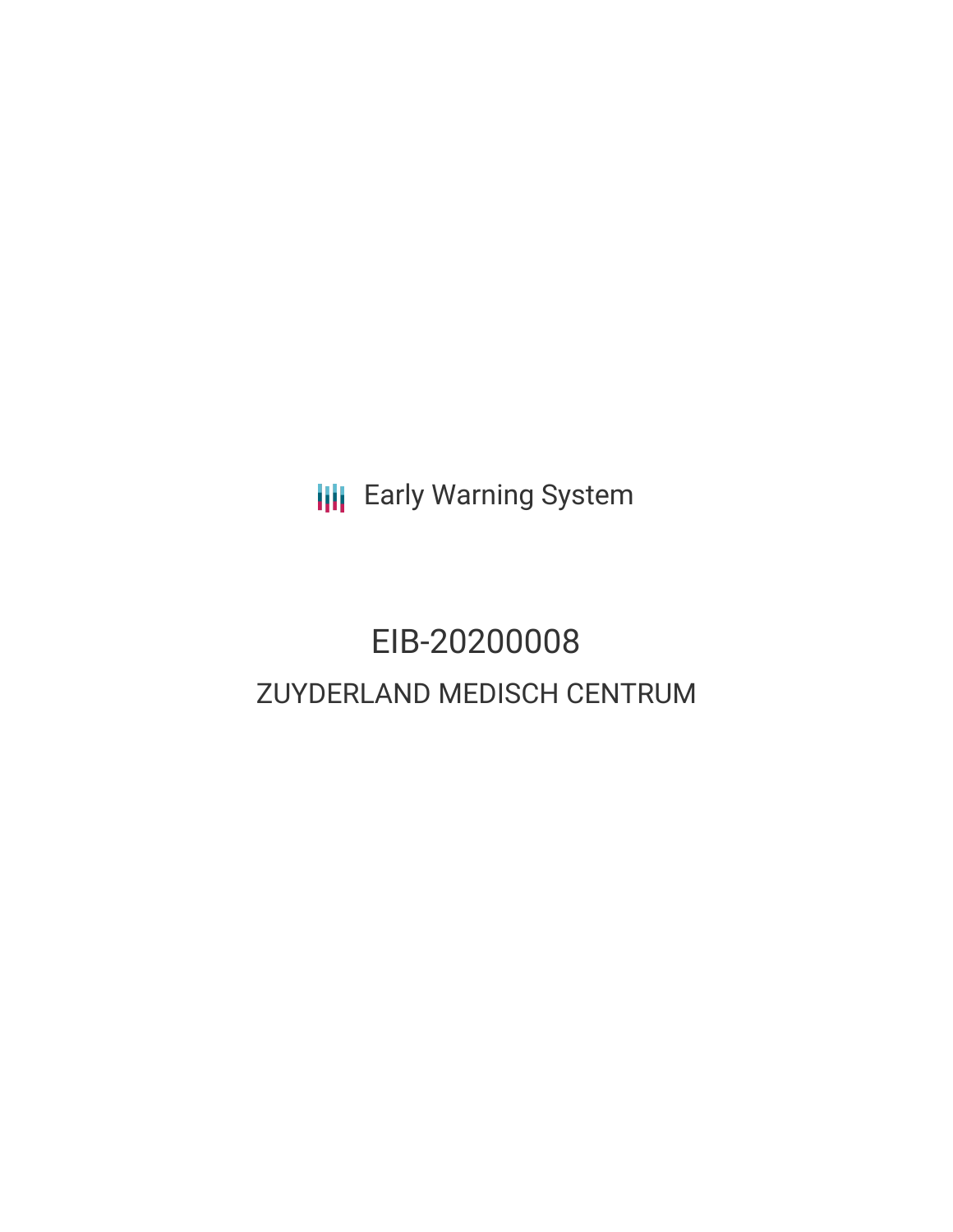| <b>Countries</b>               | <b>Netherlands</b>             |
|--------------------------------|--------------------------------|
| <b>Financial Institutions</b>  | European Investment Bank (EIB) |
| <b>Status</b>                  | Approved                       |
| <b>Bank Risk Rating</b>        | U                              |
| <b>Voting Date</b>             | 2020-04-07                     |
| <b>Borrower</b>                | STG ZUYDERLAND MEDISCH CENTRUM |
| <b>Sectors</b>                 | <b>Education and Health</b>    |
| <b>Investment Type(s)</b>      | Loan                           |
| <b>Investment Amount (USD)</b> | \$108.94 million               |
| <b>Loan Amount (USD)</b>       | \$108.94 million               |
| <b>Project Cost (USD)</b>      | $$250.55$ million              |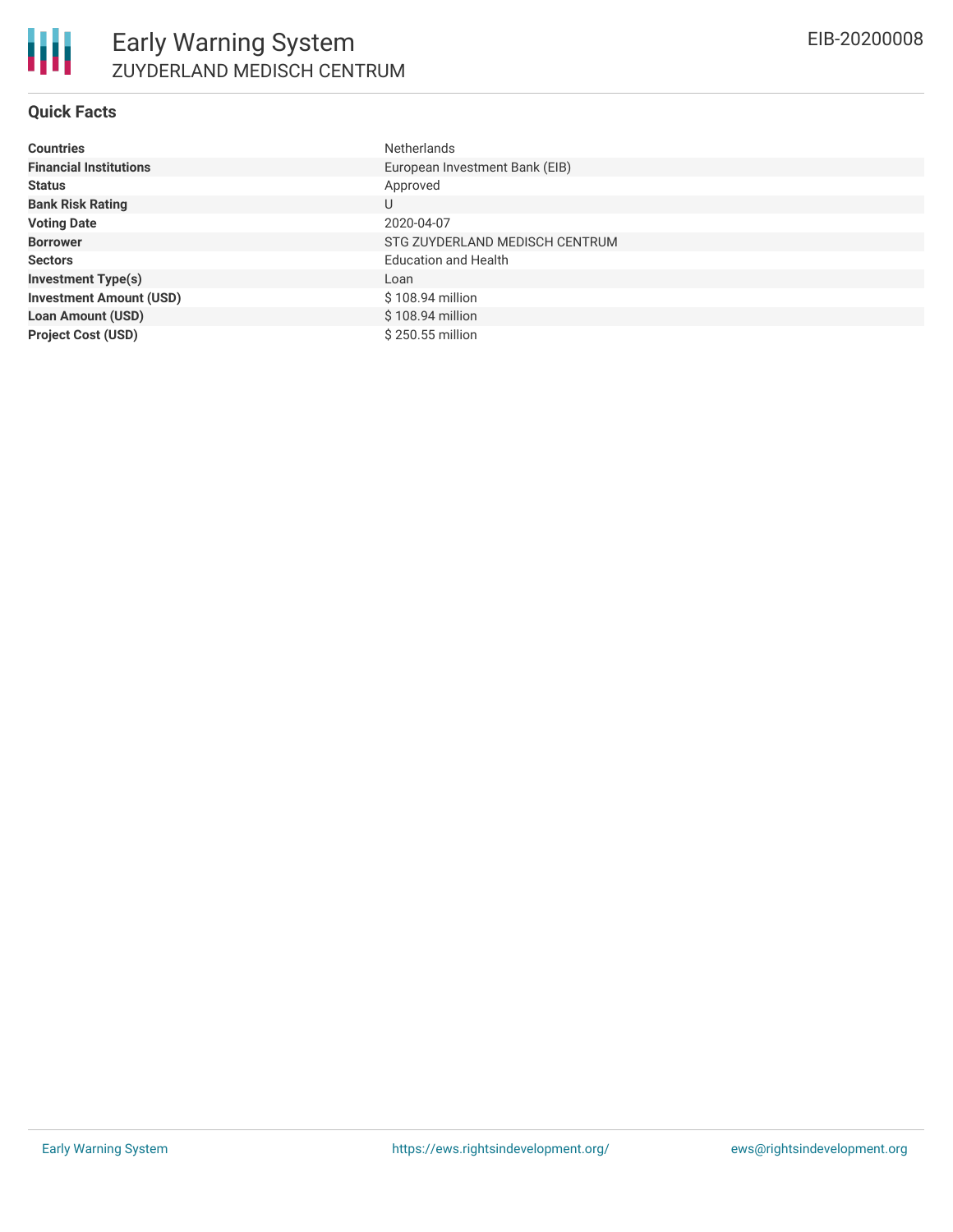

# **Project Description**

According to EIB website, the project aims to reorganise and rationalise the service delivery of Zuyderland hospital group in the Limburg region. Following the merger of two hospitals and healthcare providers, the investments are aiming to modernise and consolidate the services between the two sites as well as extending and improving facilities for long-term care, assisted living and home care for patients with chronic diseases.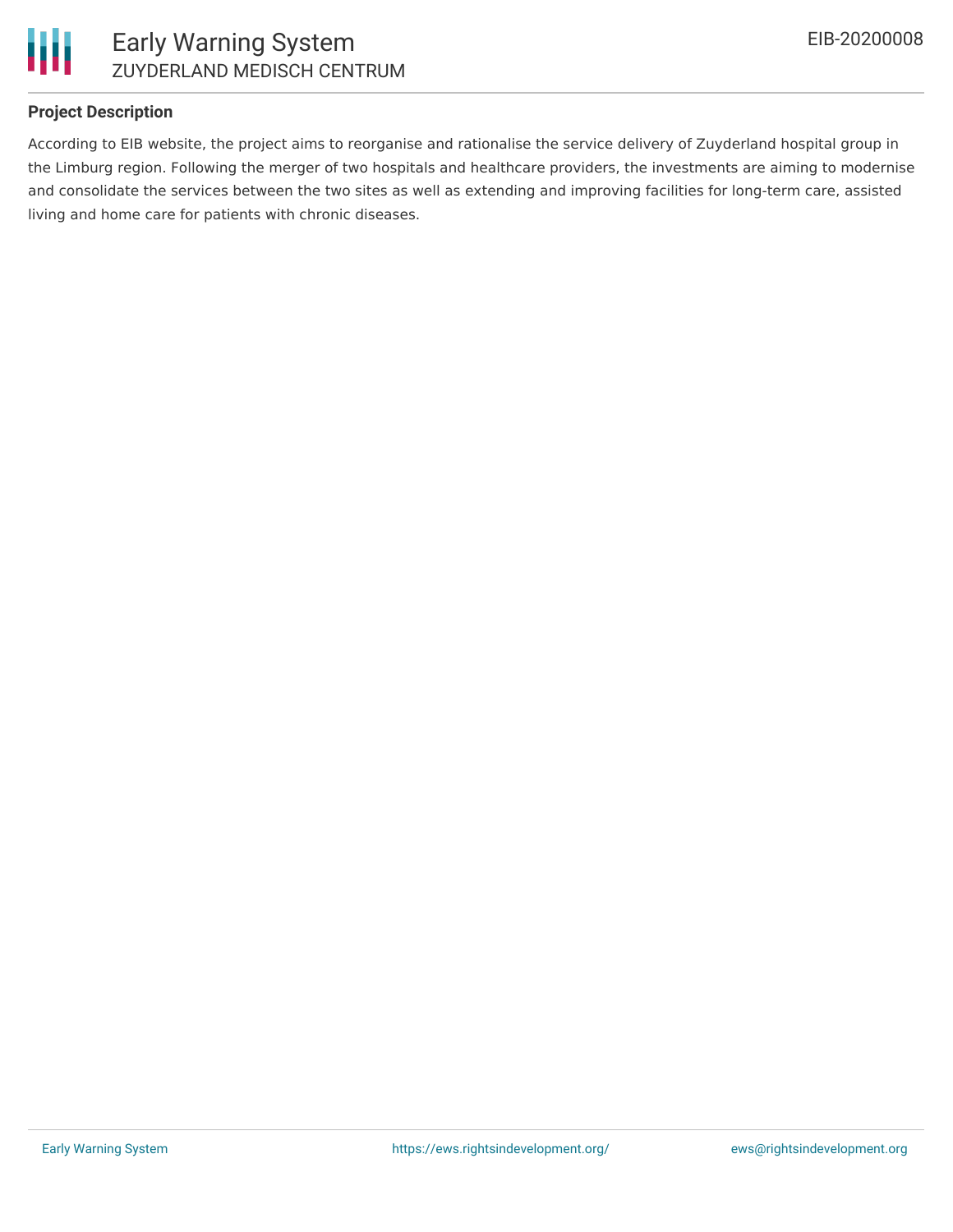

### **Investment Description**

European Investment Bank (EIB)